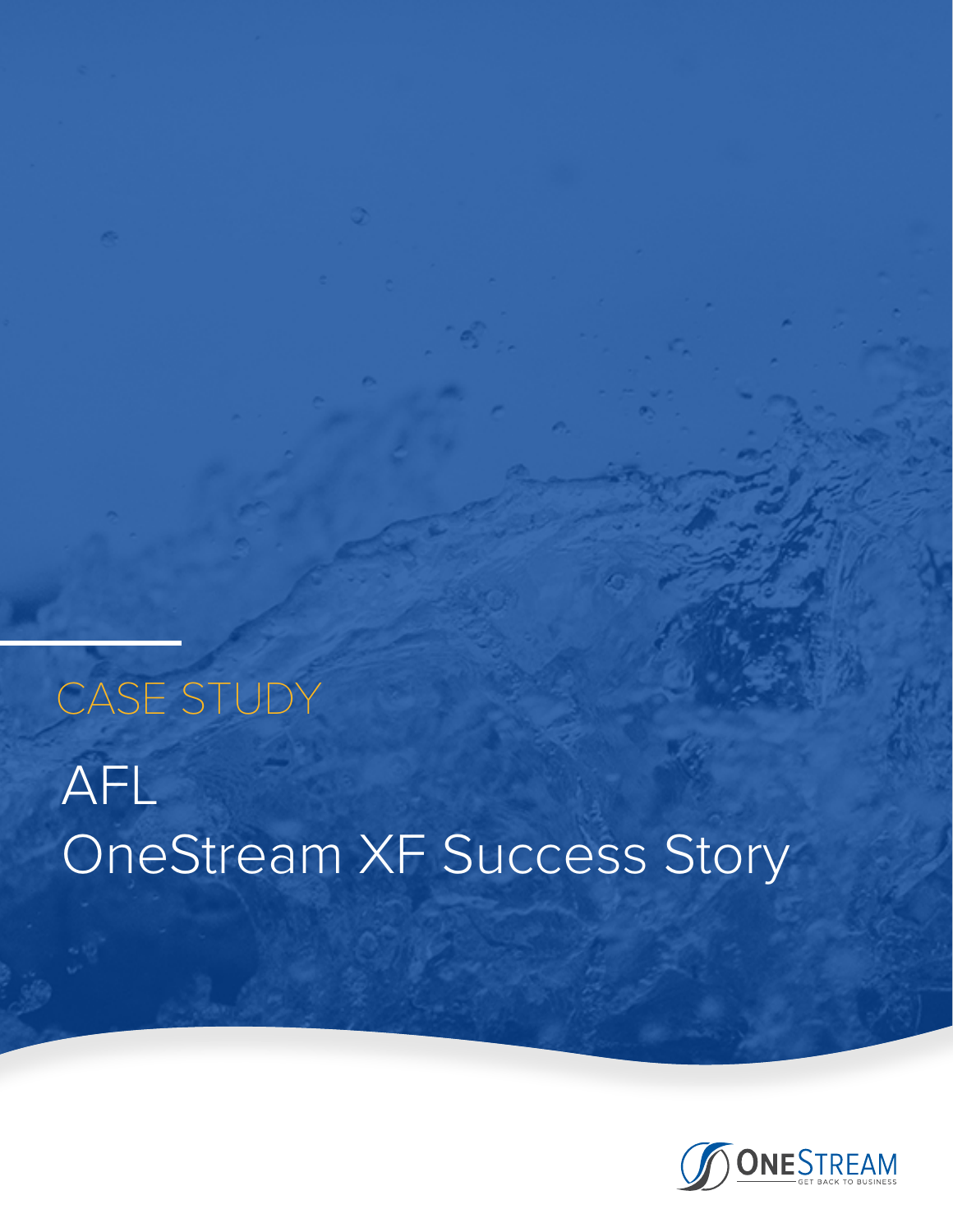



Company: AFL Industry: Manufacturing **Telecommunications** 

## About AFL

Founded in 1984, AFL is an international manufacturer providing end-to-end solutions to the energy, service provider, enterprise and industrial markets as well as several emerging markets. The company's products are in use in over 130 countries and include fiber optic cable and hardware, transmission and substation accessories, outside plant equipment, connectivity, test and inspection equipment, fusion splicers and training. AFL also offers a wide variety of services supporting data center, enterprise, wireless and outside plant applications. Headquartered in Spartanburg, SC, AFL has operations in the U.S., Mexico, Canada, Europe, Asia and Australia, and is a wholly-owned subsidiary of Fujikura Ltd. of Japan. For more information, visit [AFLglobal.com.](http://www.AFLglobal.com)

"Pushing accountability for data quality down to the line of business users with OneStream has improved efficiency at AFL and provided more time for value-added analysis of the business. This has been huge as it provides better visibility into the results and improved decision-making at every level in the organization."

> *—Pam Brady, Global Financial Business Analyst* **AFL**

## The Challenge

AFL was using Oracle Hyperion Financial Management (HFM) for consolidation and reporting, and found the system too costly to manage, maintain and upgrade. Excessive downtime and lost data triggered the evaluation of alternative solutions. AFL was also using Excel spreadsheets and email for budgeting, planning and forecasting which bogged down the planning processes.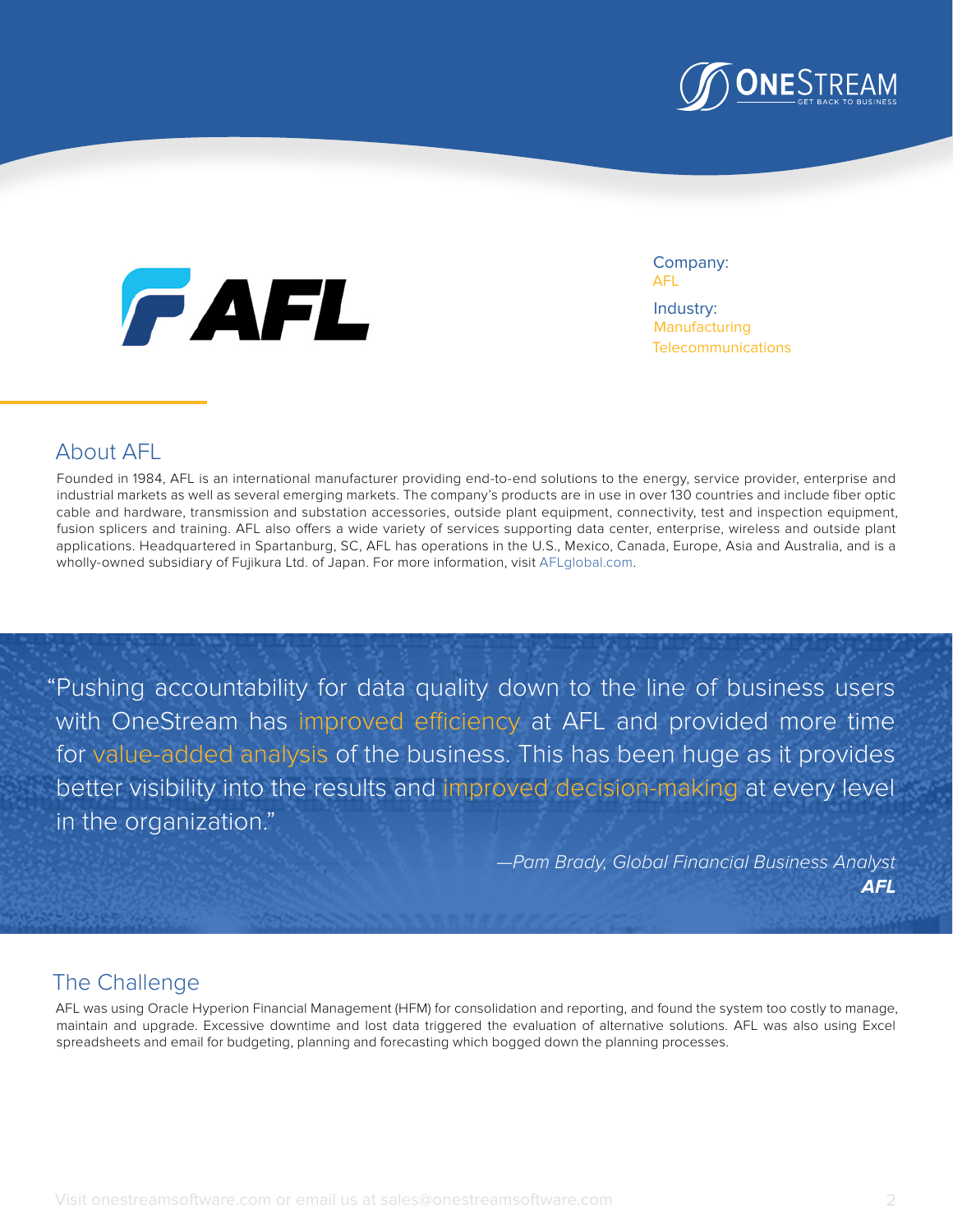

#### **Key OneStream XF Benefits**

- $\mathcal G$  Streamlined financial consolidation and reporting
- $\sigma$  Improved tracking of budget and forecast submissions
- $\heartsuit$  Improved data quality
- $\sqrt{75\%}$  improvement in speed of account reconciliations
- $\oslash$  Over \$100K annual cost savings

### The OneStream XF Cloud Solution

AFL evaluated several solutions and selected OneStream XF for financial consolidation, budgeting, forecasting, account reconciliations, data collections and cash flow reporting. After the initial implementation, AFL decided to move from on-premise deployment to the OneStream XF Cloud. No new implementation was needed, within a few hours, AFL completed an application upgrade, and a shift to the OneStream XF Cloud leveraging Microsoft Azure.

OneStream XF Cloud has relieved AFL's IT department from worrying about backups and system maintenance, and also made access to the system much easier for users at remote sites. The system has also given business users the ability to run reports as soon as data was loaded and they no longer had to wait on corporate for consolidations to view results and reports.

## Streamlining Financial Close, Consolidation and Reporting

OneStream XF was able to easily handle AFL's complex consolidation and reporting requirements which include consolidating 54 companies for US reporting and reporting to their Japanese parent company across 12 business segments. The application loads data in 13 currencies from 12 ERP systems with many intercompany eliminations and some partially owned subsidiaries. Despite this complexity, AFL was able to maintain their fast, 2-day close schedule.

In addition to being easier to maintain, overall consolidation performance was approximately 8 times faster  $(1 - 4 \text{ min. vs. } 20 \text{ min.})$  using business rules, multiple dimensions and complex allocations all accomplished in OneStream. Finance staff at the business unit level now load and validate their own data improving data quality and freeing up corporate Finance staff for focusing more time on analysis.

## Moving Budgeting, Planning and Forecasting out of Excel

Using OneStream, AFL moved its annual budgeting and monthly forecasting process out of Excel and into the same platform as its financial consolidation and reporting process. AFL now has better tracking of budget submissions, earlier submissions of budgets and forecasts, and improved data quality.

Leveraging the Account Reconciliations MarketPlace Solution AFL extended its OneStream investment via the XF MarketPlace solutions. Replacing Blackline, the OneStream Account Reconciliations solution was easy to deploy, and since it is integrated with OneStream XF, allowed line of business users to start their account reconciliations soon after their trial balance data is loaded. With Blackline they had to wait until after the books were closed. This alone has resulted in a 75 percent improvement in the speed of completion and annual savings of roughly \$100K per year.